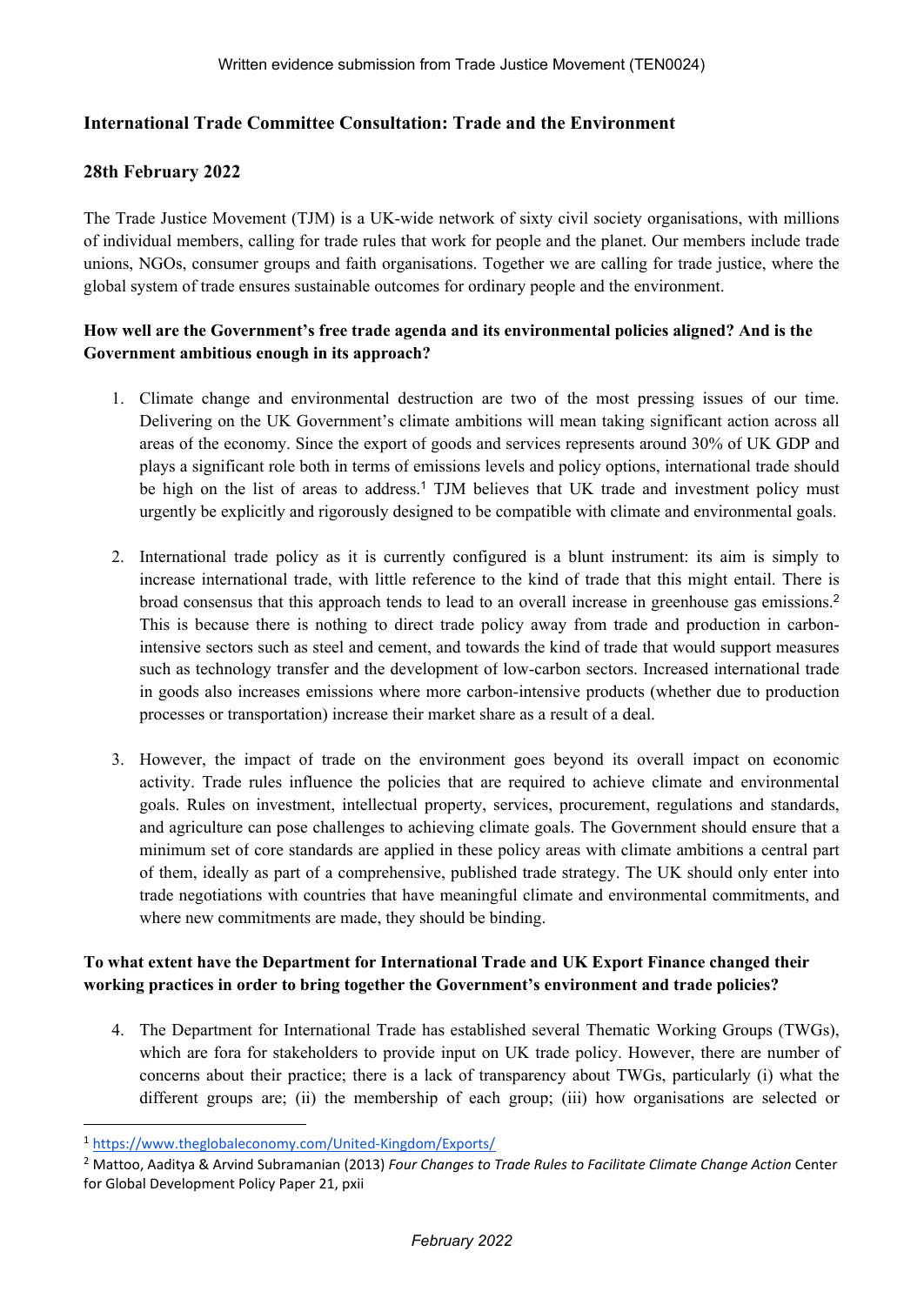rejected for group membership; (iv) how groups inform policymaking, and how suggestions from organisations are taken on board; and (v) the standing and purpose of groups, and how they tie with the Strategic Trade Advisory Group (STAG) and the government's wider policymaking process. Communication ahead of meetings is often limited and those meetings occur infrequently, and several participants have raised significant concerns about the use of confidentiality agreements required to take part.<sup>3</sup> This stakeholder engagement must improve to ensure civil society is properly consulted on trade and the environment.

**What might be the impacts of measures introduced by the UK's trading partners designed to reduce reliance on carbon-intensive fossil fuels – for example carbon border adjustment mechanisms – on UK trade? And what could a UK carbon border adjustment mechanism mean for its imports and exports**?

- 5. TJM recognises the argument that a CBAM might be a necessary component of a well-functioning domestic carbon tax. We hope that a CBAM will help prevent carbon leakage, and not allow the UK and other developed countries to be absolved for climate emissions caused by domestic consumption of goods produced abroad. We also hope that a CBAM will be part of a package of measures that will incentivise companies and countries to adopt greener methods of production and reward firms and countries who are already adopting greener practices by making them more competitive.
- 6. However, we do hold specific concerns about the use of a CBAM. Its use could hit developing countries particularly hard, especially those with high carbon emissions who also rely heavily on exports to the EU and UK. While their exports may make up a small proportion of the overall CBAM revenue, they may make up a high proportion of that country's exports and have drastic economic consequences.
- 7. This disadvantage for developing producers seems particularly unjust in the context of historic relations between Global North and Global South: while Western European, North American and some East Asian countries were free to rapidly industrialise through carbon-intensive production (e.g. coal power in Victorian Britain), those same developed countries are now imposing taxes on fossil fuel-based production in the Global South. Furthermore, many developing countries liberalised their energy and manufacturing industries under pressure from Global North countries, whose 'Washington Consensus' ideology dictated the policies of the International Monetary Fund, World Bank and other institutions from the 1980s through to today (although some of this 'consensus' is now rightly being challenged). Part of this process was a shift in carbon-intensive production from the Global North to developing countries. These relations also contributed to many developing countries lacking the resources to shift to lower-carbon production.
- 8. Although the EU's CBAM currently only applies to particularly carbon-intensive goods, namely steel, other metals and energy production, it is possible that the CBAM will be extended in the future to other industries such as agriculture, manufactured goods or textiles. This could hit developing countries which have high rates of poverty, and could affect small-scale farmers. As with all taxes on products and corporations, it is important to ensure that the costs are not simply passed down to the most vulnerable, such as workers, or those producers at the bottom of supply chains.
- 9. A CBAM could be implemented in isolation, without the appropriate flanking measures to ensure all countries are shouldering a fair level of responsibility for emissions and could eclipse other important

<sup>&</sup>lt;sup>3</sup> Sky News, [Trade](https://news.sky.com/story/trade-experts-reject-government-gagging-orders-12034425) [experts](https://news.sky.com/story/trade-experts-reject-government-gagging-orders-12034425) [reject](https://news.sky.com/story/trade-experts-reject-government-gagging-orders-12034425) [government](https://news.sky.com/story/trade-experts-reject-government-gagging-orders-12034425) [gagging](https://news.sky.com/story/trade-experts-reject-government-gagging-orders-12034425) [orders,](https://news.sky.com/story/trade-experts-reject-government-gagging-orders-12034425) 23 July 2020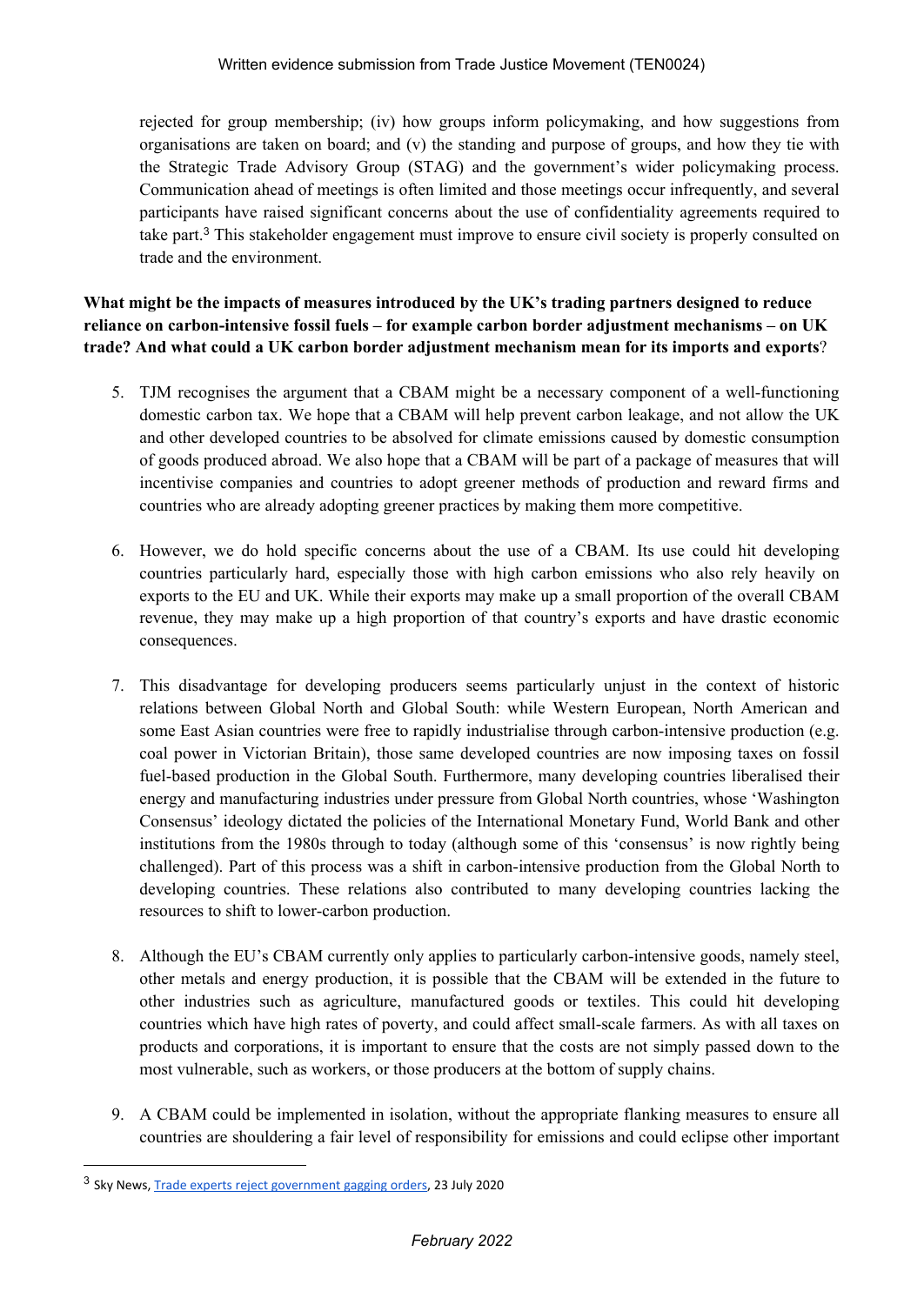climate policies, including policies related to trade. There is a risk that the trade and climate debate becomes dominated by CBAM at the expense of other policy interventions. This would be particularly problematic if the CBAM did little to change overall emissions; at present there is little evidence that a CBAM would contribute to a significant shift in production processes.

# **What are the benefits and costs of the UK's approach to environmental and climate change commitments in free trade negotiations to date? And to what extent might the inclusion of Investor-State Dispute Settlement clauses in free trade agreements affect the UK's climate change policies?**

- 10. ISDS allows firms to sue governments for policies which harm their profits. While the aim is to mitigate against unreasonable and unpredictable government behaviour, in practice, ISDS has been used to challenge all sorts of important environmental regulations.<sup>4</sup>
- 11. In particular, the inclusion of the investor to state dispute settlement mechanism (ISDS) in these treaties allows international investors to directly challenge government policy. Cases against attempts to place limits on the use of fossil fuels include: Lone Pine vs. Canada<sup>5</sup> in response to Quebec's introduction of a moratorium on fracking under the St. Lawrence river; Rockhopper vs. Italy<sup>6</sup> for a ban on oil and gas exploitation within 12 nautical miles of the coastline; Westmoreland<sup>7</sup> and Uniper<sup>8</sup> vs. Canada and the Netherlands respectively, both challenging the phase out of coal-fired power stations.

#### **By what measures should the environmental impacts of new free trade agreements be assessed?**

- 12. Trade agreements are currently designed with very little meaningful reference to climate and environmental commitments. References to environmental commitments are generally contained in the non-binding preamble. In some treaties, such as the CPTPP, reference is made only to a very limited number of environmental agreements. The central, binding commitments of trade agreements, such as those on goods, services, investment and intellectual property are not designed with climate and environmental commitments.
- 13. Many countries require environmental assessments of trade agreements that they enter into. However, to date, these impact assessments have had very little bearing on the negotiations themselves: in the case of the TTIP negotiations, the assessment was to be delivered only once the negotiations had finished, giving no opportunity for it to shape the content of the proposed deal. Assessments also tend to focus on national rather than cross-border or global pollutants - this means in particular that transport emissions are not accounted for.
- 14. A number of trade agreements do contain environmental chapters. These chapters generally recognise each Party's environmental commitments and reiterate the potential to use exceptions provisions for environmental reasons. However, the wording in these clauses is non-binding and the language used is limited to that of 'best endeavour'. For example, CETA's environmental chapter states that "Each Party shall **seek to ensure** that those laws and policies provide for and encourage high levels of

<sup>4</sup> [https://www.citizen.org/wp-content/uploads/egregious-investor-state-attacks-case-studies\\_4.pdf](https://www.citizen.org/wp-content/uploads/egregious-investor-state-attacks-case-studies_4.pdf)

<sup>5</sup> Lone Pine Resources Inc. vs Canada ICSID Case No. UNCT/15/2

<sup>6</sup> Rockhopper Exploration Plc, Rockhopper Italia S.p.A. and Rockhopper Mediterranean Ltd v. Italian Republic(ICSID Case No. ARB/17/14)

<sup>7</sup> Westmoreland Coal Company vs Canada, NAFTA (2018)

<sup>8</sup> <https://www.en24.news/2019/09/uniper-wants-to-sue-the-netherlands-for-a-coalition-exit.html>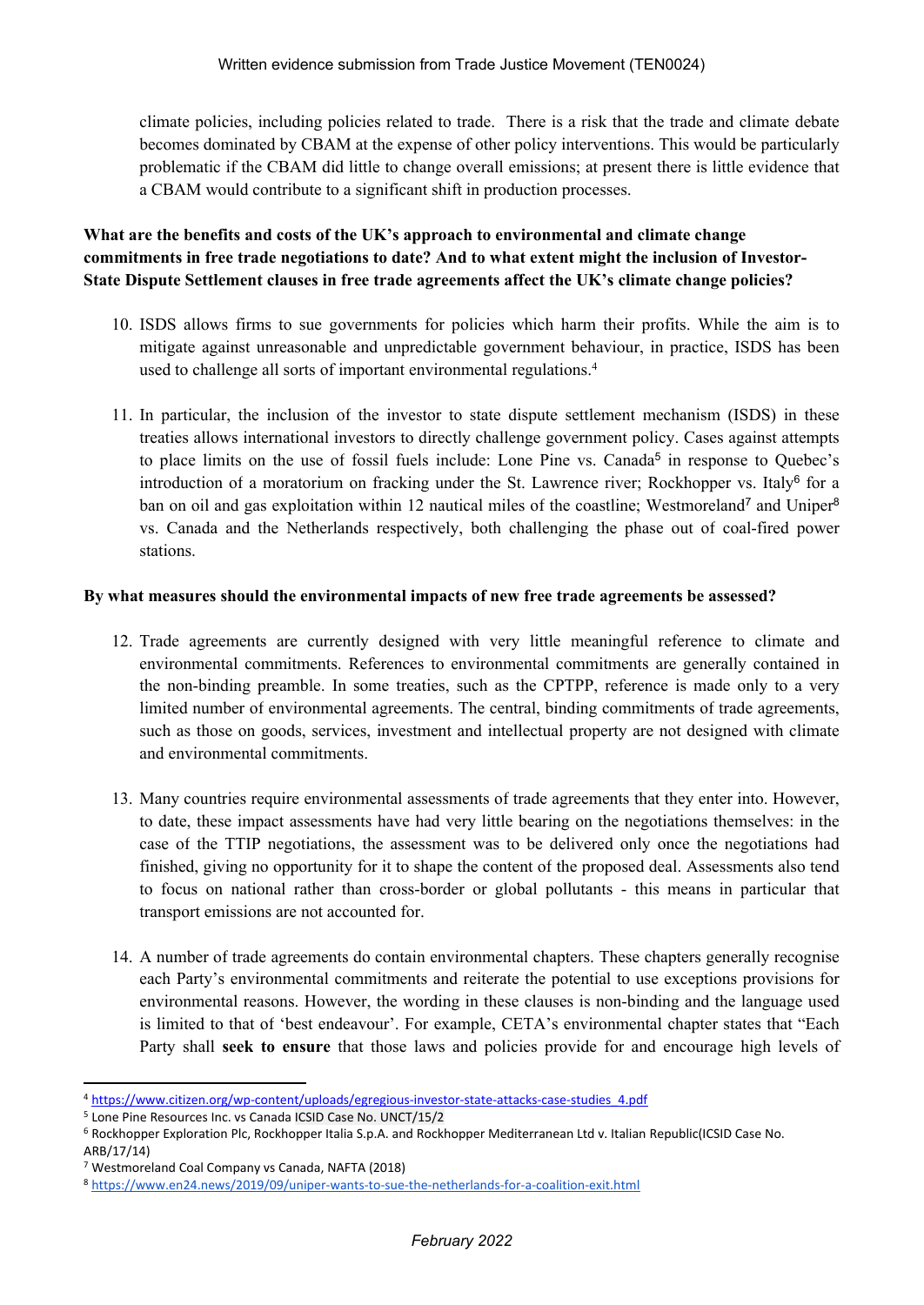environmental protection, and shall **strive to continue to improve** such laws and policies and their underlying levels of protection" (emphasis added).<sup>9</sup> The chapters often have no enforceability (as is the case with EU chapters) or are very rarely used in practice (as is the case with US chapters which do have enforceability mechanisms). What this means in practice is that there is nothing to discipline trade provisions to ensure that they are in line with environmental and climate goals.

15. To build a comprehensive understanding of the environmental impact of UK trade policy, the Government should ensure environmental impact assessments (EIAs) are conducted as part of the negotiating process. Such EIAs should then inform commitments made in binding chapters in any negotiated deal.

## **How effective is the Government's engagement with international forums to ensure that there is a broad consensus among its trading partners on how to align trade with environmental issues?**

- 16. Shared international trade rules on issues such as investment, intellectual property, services, procurement, regulations and standards, and agriculture as they currently exist can pose particular challenges to achieving climate goals.
- 17. The clearest example of this is in the energy sector: the IPCC states that, in order to meet emissions targets, countries will need to rapidly phase out the use of fossil fuels. However, investment protection provisions in international treaties with wide memberships such as the Energy Charter Treaty (ECT) can make it difficult to do achieve.
- 18. The WTO's Trade Related Investment Measures (TRIMs) agreement illustrates this. The central aim of TRIMs is to prevent governments from requiring international investors to use local inputs, with the intention of creating a level playing field for domestic and international investors. However, the agreement has been blind to the political realities facing governments who wish to support renewables sectors. For example, the EU brought a case against Canada challenging Ontario's renewable programme. Ontario was offering a preferential 20-year purchase price for wind and solar generated electricity but, in order to qualify for the preferential price, producers had to guarantee that 50% of wind and 60% of solar costs originated in Ontario.<sup>10</sup> A two-year review of the project found that it had brought in CDN \$27 billion of private sector investment and created more than 20,000 jobs.<sup>11</sup> However, the EU successfully argued that the requirement to guarantee that a proportion of the costs originated in Ontario breached the TRIMs local content provisions. As a result, the programme has been significantly scaled back.
- 19. Similarly, the WTO's Agreement on Trade Related Aspects of Intellectual Property (TRIPS) and intellectual property chapters of FTAs lock-in intellectual property rights and often increase the duration of patents and other protections. TRIPS requires a minimum 20-year duration for patents and ten years for industrial designs. This can make it prohibitively expensive for developing country producers to purchase patented technologies. For example, in photovoltaic power generation, it is likely that newer thin-film technologies will be subject to much more extensive patenting than older silicon-slice technology which means that the more efficient technology could be out of reach for the next 20 years.<sup>12</sup> Thus countries can be prevented from developing their own versions of green

<sup>11</sup> Centre for International Governance Innovation (2017) *Advancing Sustainable Energy in Ontario The Case of Regional Renewable Energy Cooperatives* p.4 *<https://www.cigionline.org/sites/default/files/documents/Paper%20no.133web.pdf>*

<sup>&</sup>lt;sup>9</sup> CETA, chapter XXIV, article iii [https://ec.europa.eu/trade/policy/in-focus/ceta/ceta-chapter-by-chapter/index\\_en.htm](https://ec.europa.eu/trade/policy/in-focus/ceta/ceta-chapter-by-chapter/index_en.htm)

<sup>10</sup> <https://www.iea.org/policiesandmeasures/pams/canada/name-24662-en.php>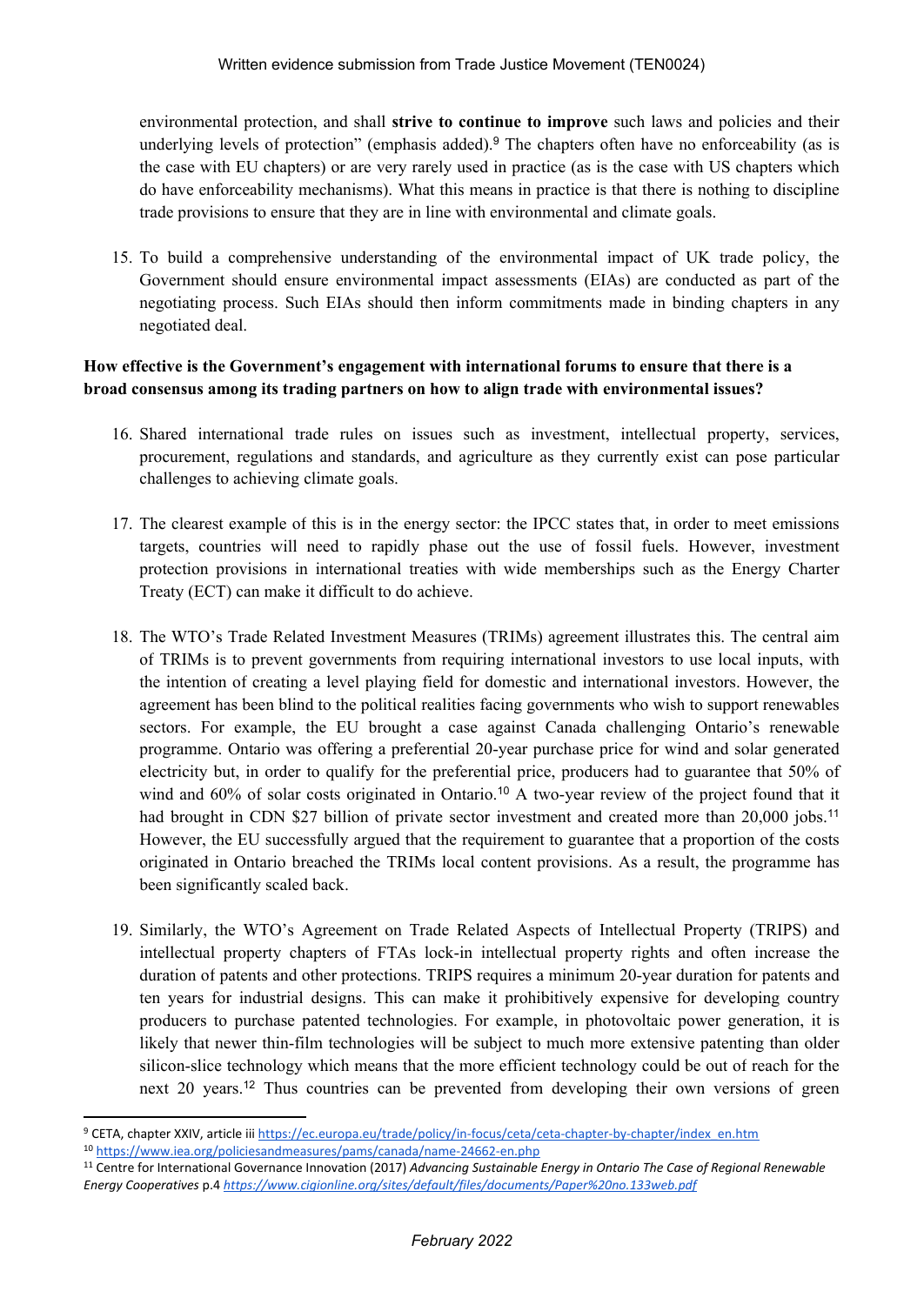technologies or adapting them to their own circumstances, for example by making them more resilient to particular climatic conditions, or innovating to improve effectiveness.<sup>13</sup>

- 20. Finally, the WTO agreement on Technical Barriers to Trade (TBT) is the key WTO mechanism for governing technical regulations, standards and conformity assessment procedures, including those on climate change mitigation objectives. It contains two basic obligations for WTO Member States: first, a provision prohibiting discrimination against and between foreign products; and second, the so-called 'necessity test' which prevents WTO members from adopting standards that are "more traderestrictive than necessary" for achieving "legitimate policy objectives."<sup>14</sup> It further specifies that technical regulations and standards must not "create unnecessary obstacles to international trade."<sup>15</sup> This agreement has been used to challenge a number of environmental measures: for example, Mexico used it to challenge US dolphin-safe labelling that prohibited certain kinds of practices in tuna fishing. Whilst the US eventually won the case, it was required to make a number of changes to its regulations and the case dragged on for ten years.<sup>16</sup>
- 21. Important regulations that will be needed to address the climate and environmental threats that we are facing can thus be severely delayed or stymied by trade rules agreed in international forums that view regulations and standards as impediments to trade. Governments must behave differently in international forums to achieve meaningful change.

## **What can the UK learn from other countries' experiences of aligning trade and environmental policies? How have other countries innovated in this area?**

- 22. As has been raised by a number of organisations including businesses, trade unions, environmental organisations and other NGOs, the UK's democratic and scrutiny processes during its trade negotiations are extremely weak compared to other countries, and expose a democratic deficit in an important area of government policy. Improving these scrutiny processes is crucial for alignment of trade and environmental policies. TJM has long called for the Government to incorporate the following procedural safeguards throughout negotiations:
	- a. During negotiations: there should be a presumption of transparency and the Government should provide regular updates to MPs and the public, with opportunities for questions, and release the texts from negotiation rounds where appropriate.
	- b. After negotiations: MPs should have a guaranteed debate and vote on the final deal, with the ability to reject it.
	- c. At all stages: there should be public consultation with civil society groups and businesses, to ensure the deal has broad support from a variety of constituencies.

# **To what extent is the UK's trade policy keeping up with demands from consumers on issues such as sustainability, deforestation, eco-labelling and greener supply chains?**

<sup>12</sup> Mattoo, Aaditya & Arvind Subramanian (2013) *Four Changes to Trade Rules to Facilitate Climate Change Action* Center for Global Development Policy Paper 21

<sup>13</sup> <https://digitalcommons.law.byu.edu/cgi/viewcontent.cgi?article=1066&context=ilmr>

<sup>14</sup> WTO Agreement on Technical Barriers to Trade, article IIii

<sup>15</sup> WTO Agreement on Technical Barriers to Trade, article IIv

<sup>16</sup> <https://www.reuters.com/article/us-usa-mexico-wto/mexico-loses-10-year-wto-battle-over-u-s-tuna-labeling-idUSKBN1OD233>